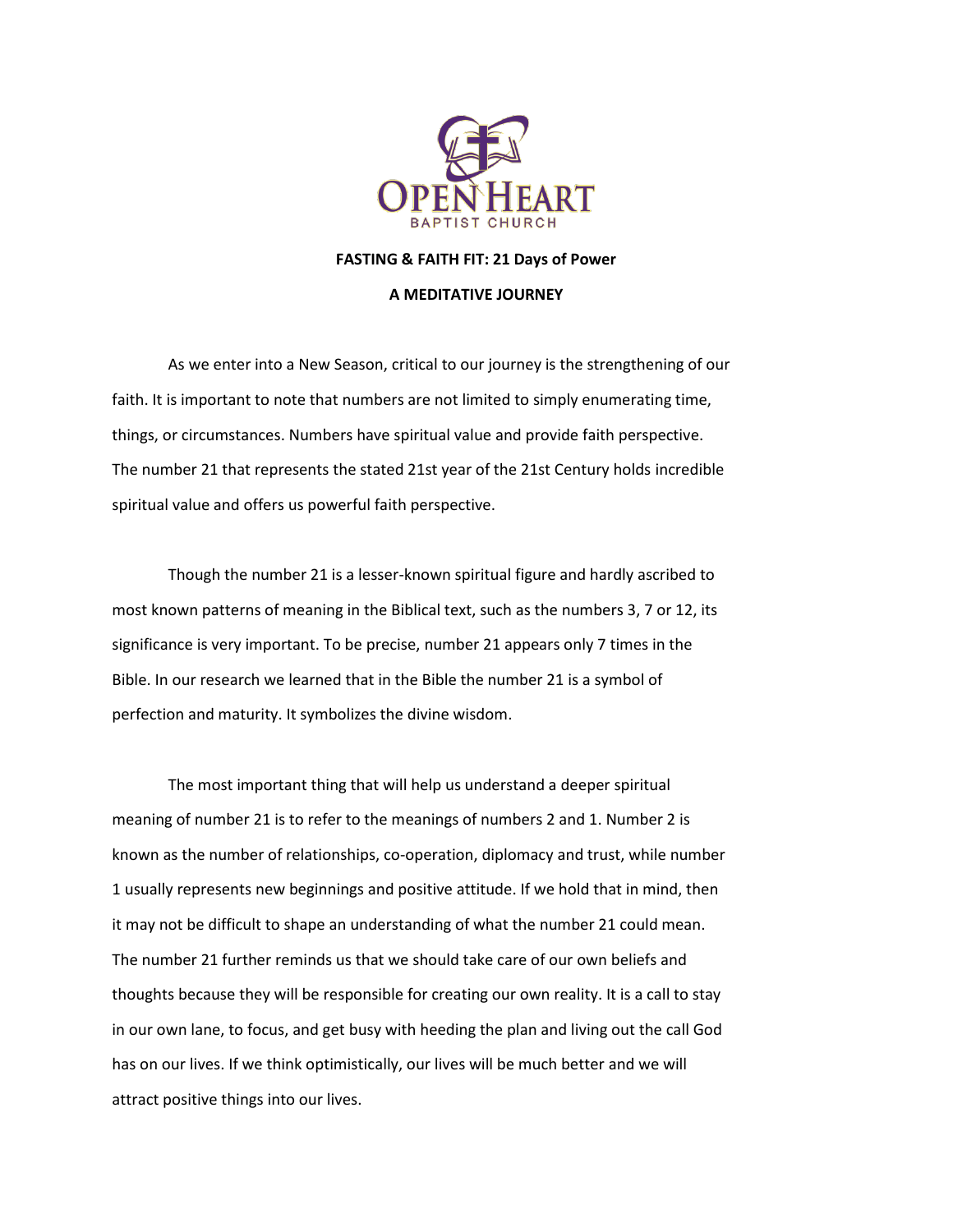However, there is a flip side to the number 21 in the Bible. First, of all we have to say that number 21 is also considered to be the symbol of sin and rebellion. It is known that the children of Israel had 21 rebellious events after leaving the Egyptian bondage. Our study of the biblical text revealed to us that whenever the word faith was used it was always within a context of non-faith, or anti-faith behavior, actions and attitudes.

With this nuanced understanding, we have prayerfully prepared a 21-Days of Faith Journey with the understanding that faith is shaped within contexts of non-faith and/or anti-faith behavior, actions and attitudes. Just as muscles are built in response to fat, faith is shaped in the midst of faith challenges. We invite you to join us in this 21- Days of Faith Journey knowing that our faith is always being challenged by non-faith and/or anti-faith behavior, actions and attitudes. You will witness these truths to be evident within the scriptures being offered, as well as God's response to intentional and consistent faithfulness.)2

#### **THE 21 DAYS OF POWER PLAN**

Take 21 minutes of your day and divide them into three 7-minute intervals. We suggest:

> **7 Minutes to read** and muse over the suggested biblical texts. (This might require you read it over and over again.) For a broader understanding, we recommend reading the text using at least two different translations, i.e. NRSV and Message, or NLT and English Standard Version.

**7 minutes to prayerfully respond** to the biblical texts.

**7 minutes to sit in silence and be fully present with God**. Initially you may find this to be uncomfortable or awkward. Quieting the noise both externally and internally allows you to move into your day more receptive to God's presence and guidance.

FAITH OFFERING: Set aside \$1 for 21 days and prepare a Faith Offering for 2021. The Faith Offering will be used to make the love of God real for The Least of These as we expand our outreach efforts. This will be given on the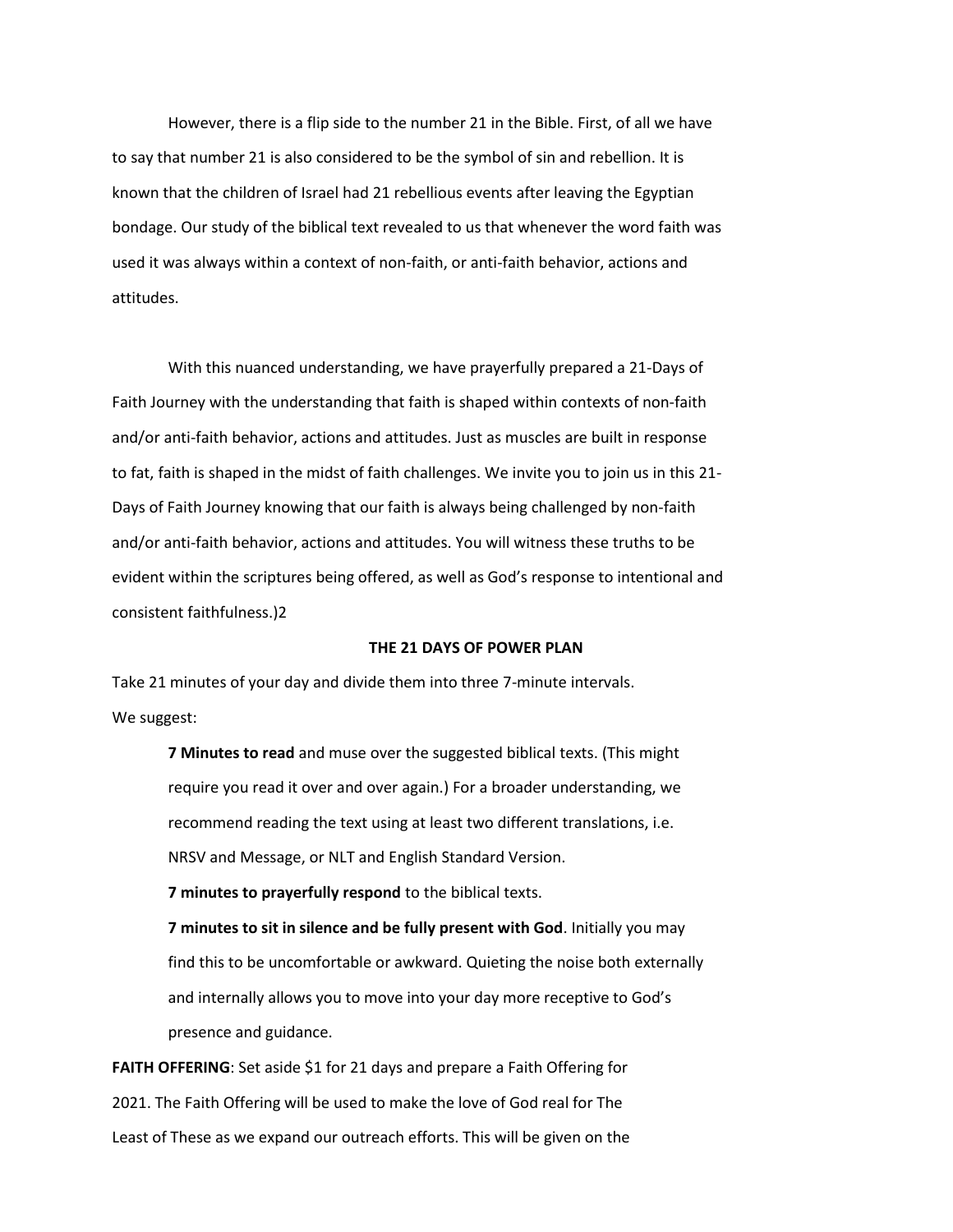**1st Sunday, April 4th, 2021 Resurrection Day**. This faith offering is "over and beyond" the tithe and offering. (For example, give your tithe and offering. Your 3rd gift should be this sacrificial \$21 seed under the "other" category.) **FAITH FAST**: Journey with us on a 21 day fast. Here's the plan: **6:00AM- 10:00AM**: Only Fruits, Cereal, Oatmeal/Grits. No Meats or Bread **10:00AM – 5:00 PM**: No meats, Bread or Sugar **5:00 PM - Midnight** No beef, pork or fried foods **All Day:** No sweets unless they are natural fruits. Drink only Water!

It is believed that it takes 21 days to develop a new habit, to change behavior,

and/or thinking. Our prayer is that you join us in this journey into 2021 open to the

power of faith. Remember: "Without faith, it is impossible to please God."

#### **DAY 1**

**"Cleansing Faith"**

### **Deuteronomy 32:19-43**

\_\_\_\_\_\_\_\_\_\_\_\_\_\_\_\_\_\_\_\_\_\_\_\_\_\_\_\_\_\_\_\_\_\_\_\_\_\_\_\_\_\_\_\_\_\_\_\_\_\_\_\_\_\_\_\_\_\_\_\_\_\_\_\_\_\_\_\_\_\_\_\_\_\_\_\_\_\_\_\_\_\_\_\_\_

\_\_\_\_\_\_\_\_\_\_\_\_\_\_\_\_\_\_\_\_\_\_\_\_\_\_\_\_\_\_\_\_\_\_\_\_\_\_\_\_\_\_\_\_\_\_\_\_\_\_\_\_\_\_\_\_\_\_\_\_\_\_\_\_\_\_\_\_\_\_\_\_\_\_\_\_\_\_\_\_\_\_\_\_\_ \_\_\_\_\_\_\_\_\_\_\_\_\_\_\_\_\_\_\_\_\_\_\_\_\_\_\_\_\_\_\_\_\_\_\_\_\_\_\_\_\_\_\_\_\_\_\_\_\_\_\_\_\_\_\_\_\_\_\_\_\_\_\_\_\_\_\_\_\_\_\_\_\_\_\_\_\_\_\_\_\_\_\_\_\_

\_\_\_\_\_\_\_\_\_\_\_\_\_\_\_\_\_\_\_\_\_\_\_\_\_\_\_\_\_\_\_\_\_\_\_\_\_\_\_\_\_\_\_\_\_\_\_\_\_\_\_\_\_\_\_\_\_\_\_\_\_\_\_\_\_\_\_\_\_\_\_\_\_\_\_\_\_\_\_\_\_\_\_\_\_ \_\_\_\_\_\_\_\_\_\_\_\_\_\_\_\_\_\_\_\_\_\_\_\_\_\_\_\_\_\_\_\_\_\_\_\_\_\_\_\_\_\_\_\_\_\_\_\_\_\_\_\_\_\_\_\_\_\_\_\_\_\_\_\_\_\_\_\_\_\_\_\_\_\_\_\_\_\_\_\_\_\_\_\_\_

**NOTES/RESPONSES**\_\_\_\_\_\_\_\_\_\_\_\_\_\_\_\_\_\_\_\_\_\_\_\_\_\_\_\_\_\_\_\_\_\_\_\_\_\_\_\_\_\_\_\_\_\_\_\_\_\_\_\_\_\_\_\_\_\_\_\_\_\_\_\_\_\_\_\_\_

## **DAY 2**

**"Quiet Time Faith"**

**Habakkuk 2**

\_\_\_\_\_\_\_\_\_\_\_\_\_\_\_\_\_\_\_\_\_\_\_\_\_\_\_\_\_\_\_\_\_\_\_\_\_\_\_\_\_\_\_\_\_\_\_\_\_\_\_\_\_\_\_\_\_\_\_\_\_\_\_\_\_\_\_\_\_\_\_\_\_\_\_\_\_\_\_\_\_\_\_\_\_

\_\_\_\_\_\_\_\_\_\_\_\_\_\_\_\_\_\_\_\_\_\_\_\_\_\_\_\_\_\_\_\_\_\_\_\_\_\_\_\_\_\_\_\_\_\_\_\_\_\_\_\_\_\_\_\_\_\_\_\_\_\_\_\_\_\_\_\_\_\_\_\_\_\_\_\_\_\_\_\_\_\_\_\_\_ \_\_\_\_\_\_\_\_\_\_\_\_\_\_\_\_\_\_\_\_\_\_\_\_\_\_\_\_\_\_\_\_\_\_\_\_\_\_\_\_\_\_\_\_\_\_\_\_\_\_\_\_\_\_\_\_\_\_\_\_\_\_\_\_\_\_\_\_\_\_\_\_\_\_\_\_\_\_\_\_\_\_\_\_\_

\_\_\_\_\_\_\_\_\_\_\_\_\_\_\_\_\_\_\_\_\_\_\_\_\_\_\_\_\_\_\_\_\_\_\_\_\_\_\_\_\_\_\_\_\_\_\_\_\_\_\_\_\_\_\_\_\_\_\_\_\_\_\_\_\_\_\_\_\_\_\_\_\_\_\_\_\_\_\_\_\_\_\_\_\_ \_\_\_\_\_\_\_\_\_\_\_\_\_\_\_\_\_\_\_\_\_\_\_\_\_\_\_\_\_\_\_\_\_\_\_\_\_\_\_\_\_\_\_\_\_\_\_\_\_\_\_\_\_\_\_\_\_\_\_\_\_\_\_\_\_\_\_\_\_\_\_\_\_\_\_\_\_\_\_\_\_\_\_\_\_

NOTES/RESPONSES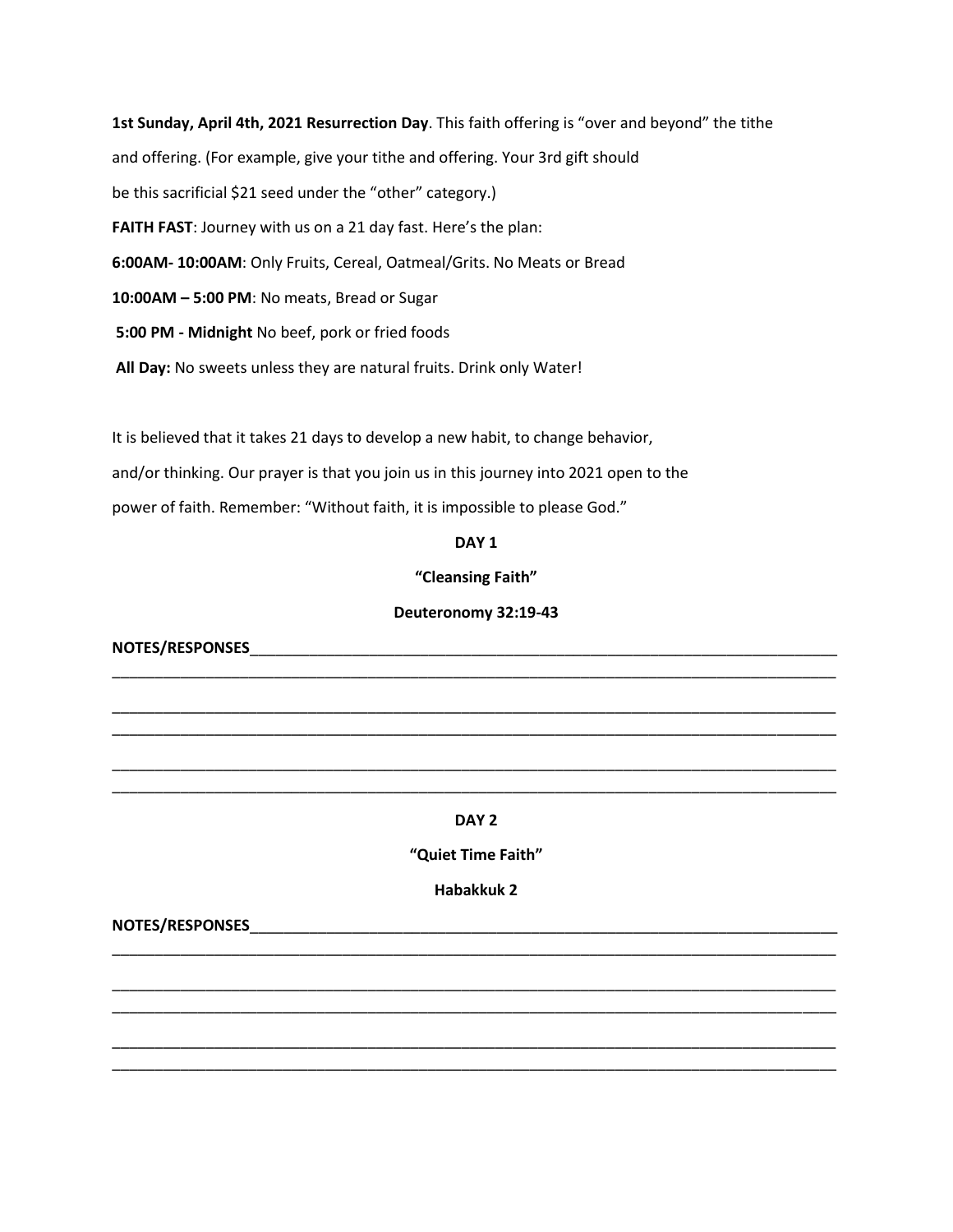DAY<sub>3</sub>

"Faith In Words"

## **Matthew 8:1-17**

NOTES/RESPONSES NOTES AND THE RESPONSES

DAY<sub>4</sub>

"Faith Matters"

**Matthew 16:1-12** 

DAY<sub>5</sub>

"Incredulous Faith"

**Mark 2:1-12**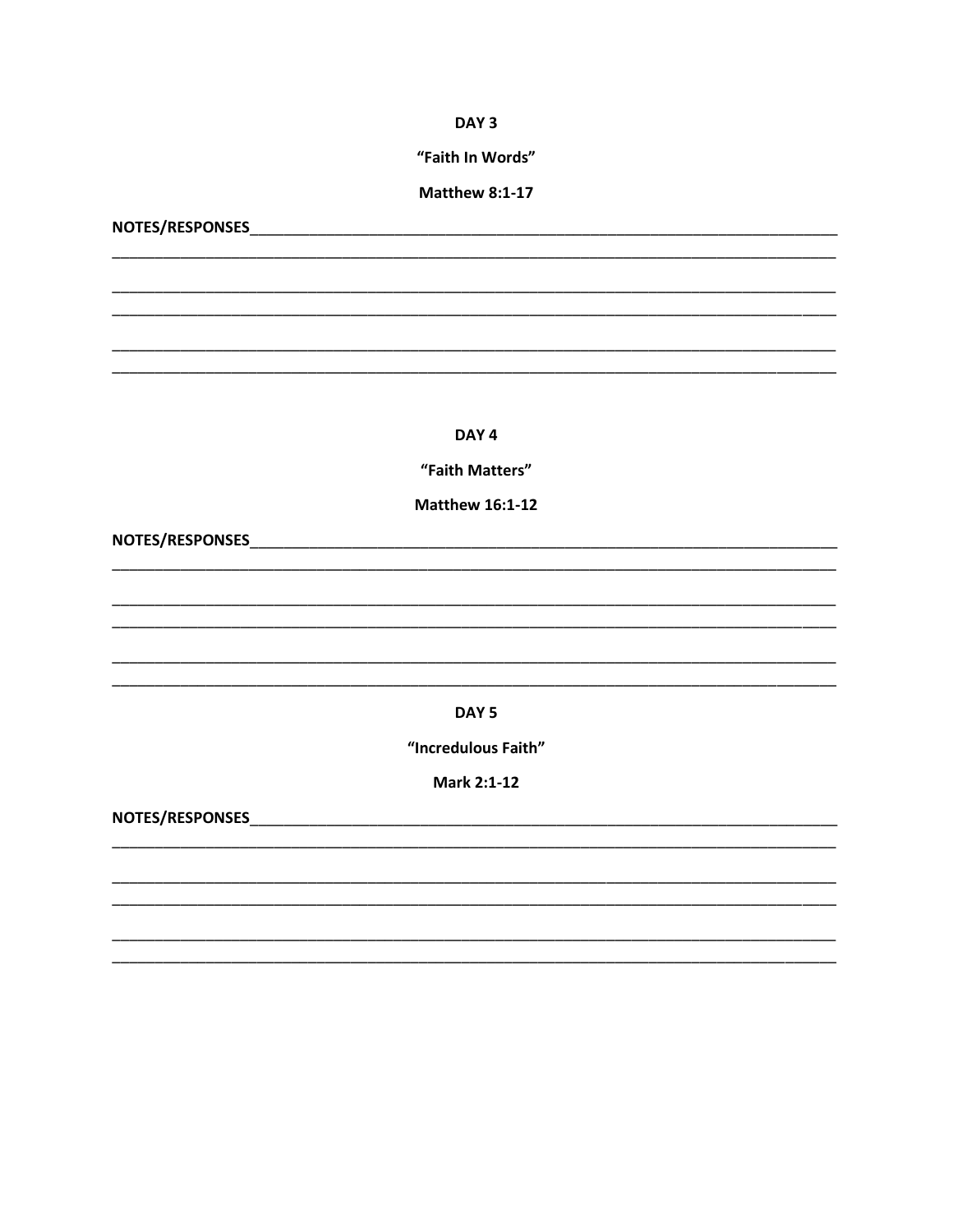DAY<sub>6</sub>

#### "Faith You Can Feel"

#### Mark 5:21-32

NOTES/RESPONSES NOTES AND THE RESPONSES

## DAY<sub>7</sub>

"Faith Duties"

Luke 17:1-19

DAY<sub>8</sub>

"Faith Assignments"

Luke 22:24-38

DAY<sub>9</sub>

SPECIAL NOTE: We find it quite interesting that the word faith is not found in the

book of John. Instead John uses the word belief as an expression of faith.

"The Light of Faith"

John 1:1-14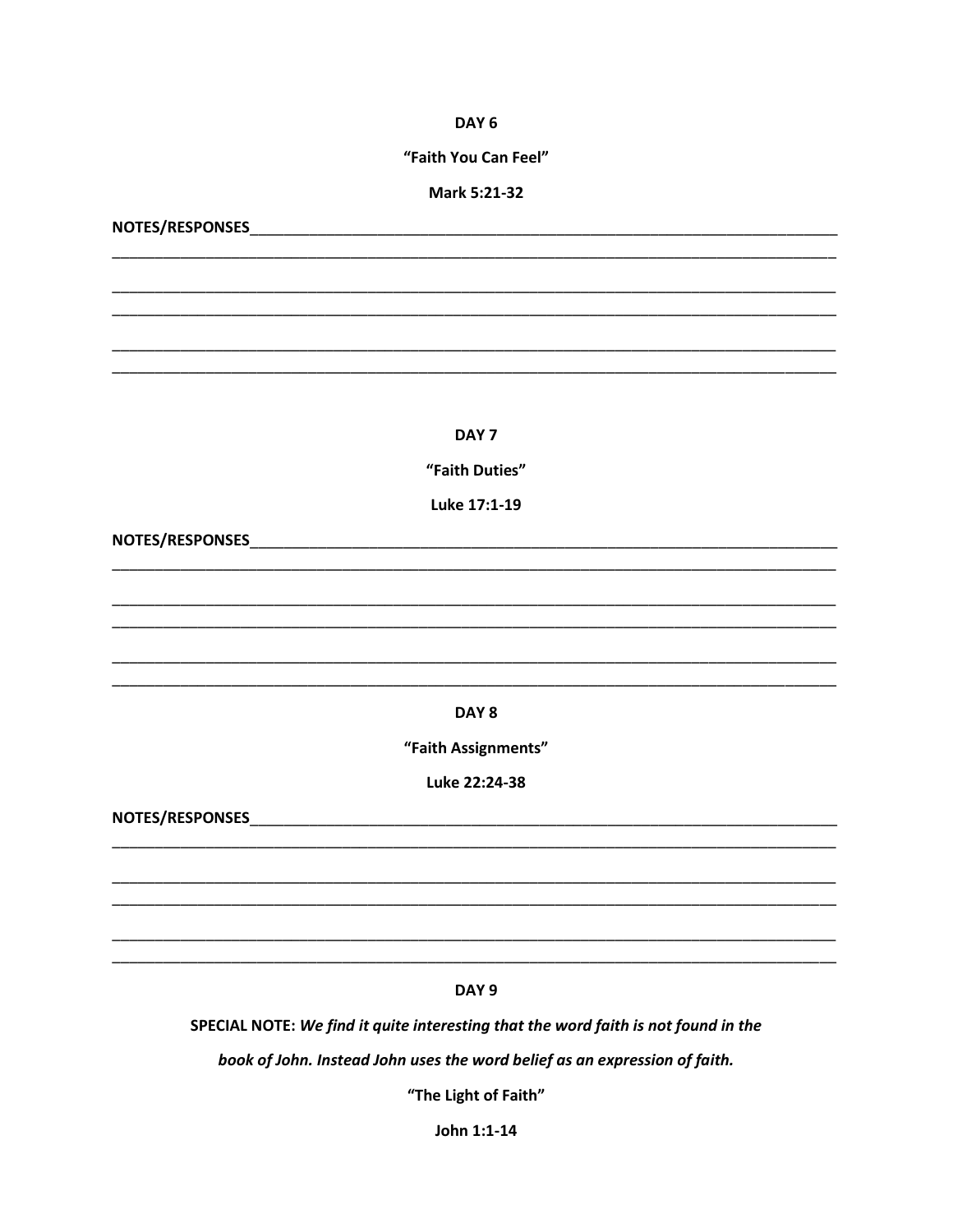# "Life Giving Faith"

John 3: 1-21

**Day 11** 

"Faith That Strengthens"

Acts 3

NOTES/RESPONSES NOTES AND THE RESPONSES

## Day 12

"The Door of Faith"

Acts 14: 16-28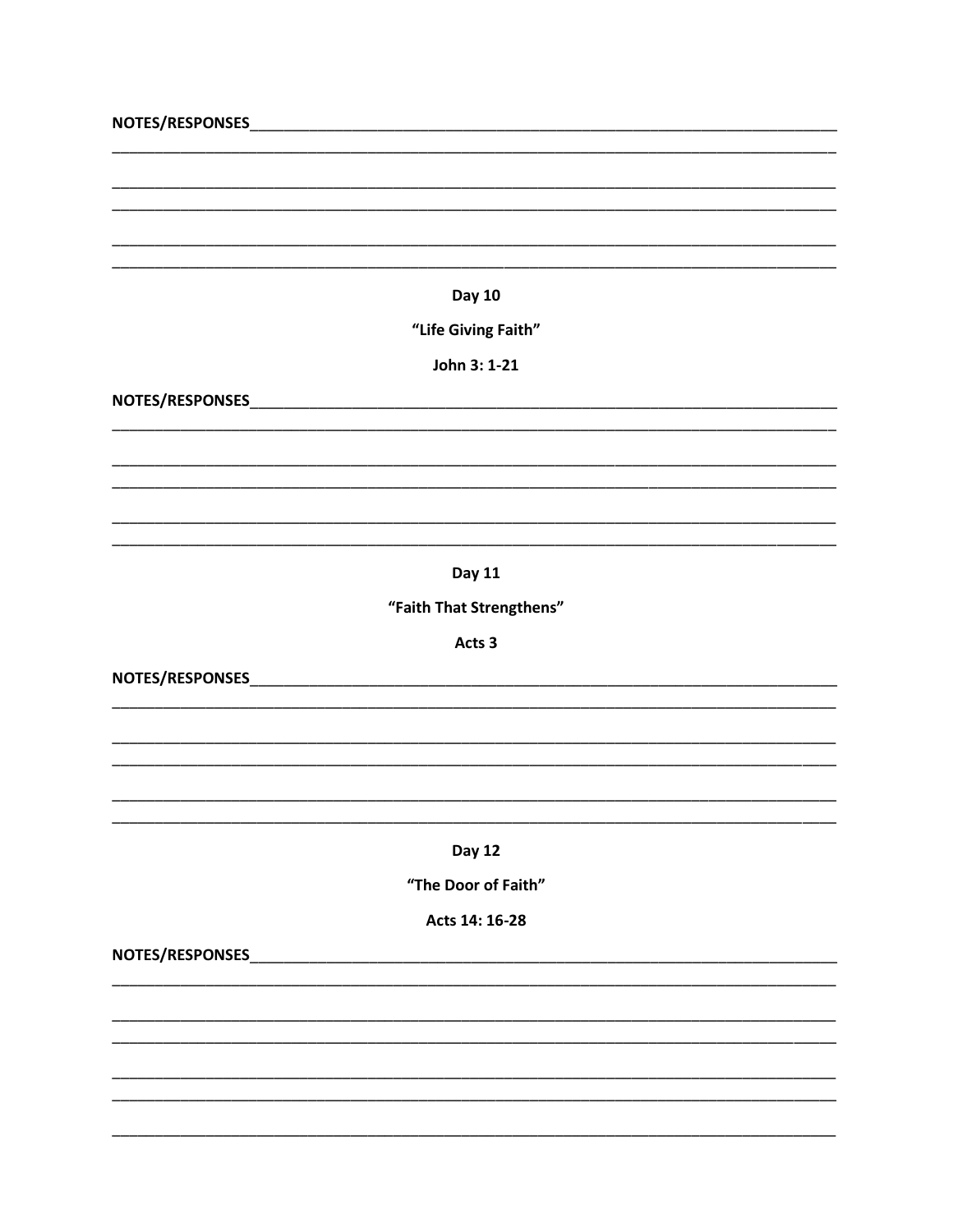"Righteous Faith"

**Romans 4:13-25** 

NOTES/RESPONSES NOTES AND THE RESPONSES

Day 14

"Faith That Listens"

**Romans 10:4-20** 

NOTES/RESPONSES NOTES AND THE RESPONSES

**Day 15** 

"Faith Resting in the Power of God"

1 Corinthians 2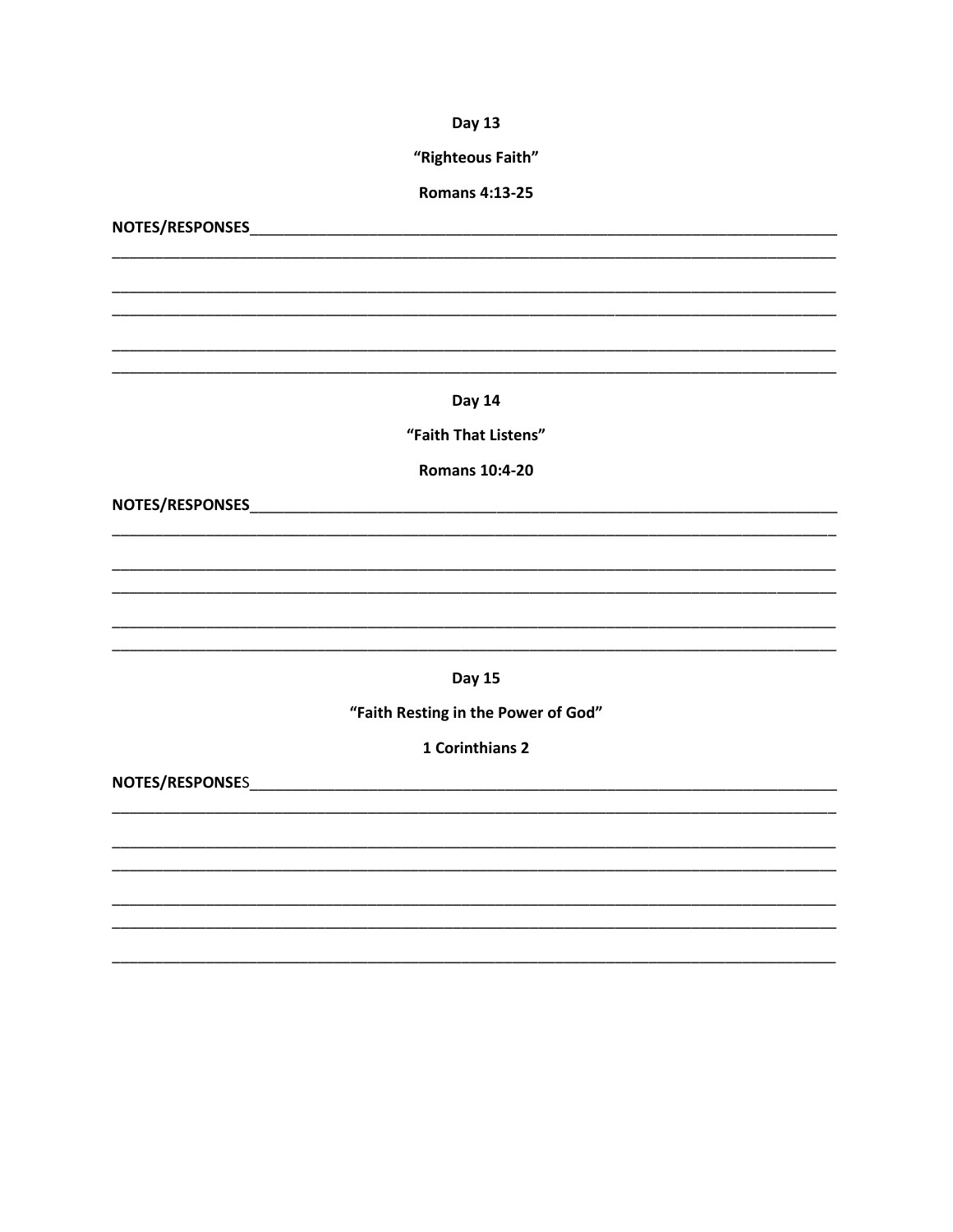## "Faith, Hope and Love"

#### 1 Corinthians 13

NOTES/RESPONSES NOTES AND THE RESPONSES **Day 17** "Faith That Says Yes" 2 Corinthians 1:12-24 NOTES/RESPONSES NOTES Day 18 "Faith That Transforms" Galatians 1:6-24